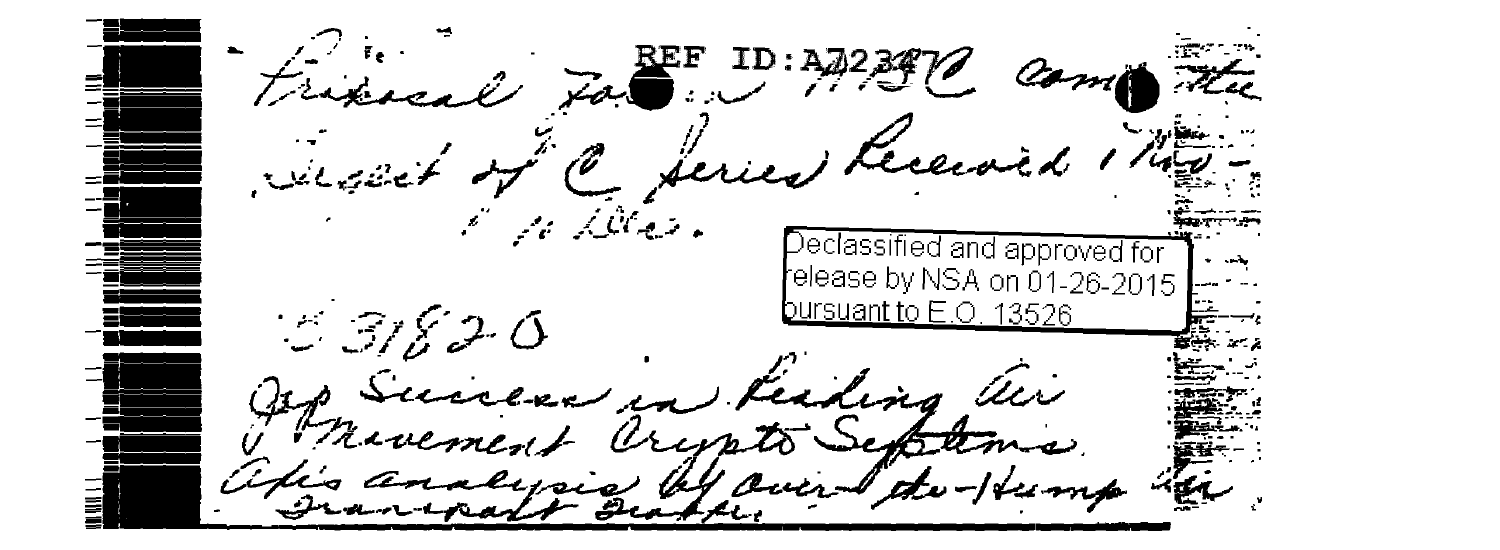**REF ID: A72347** 



**SPSIS-3** 

September 1945

 $\sum_{i=1}^{n} \frac{1}{i} \sum_{i=1}^{n} \frac{1}{i} \sum_{i=1}^{n} \frac{1}{i} \sum_{i=1}^{n} \frac{1}{i} \sum_{i=1}^{n} \frac{1}{i} \sum_{i=1}^{n} \frac{1}{i} \sum_{i=1}^{n} \frac{1}{i} \sum_{i=1}^{n} \frac{1}{i} \sum_{i=1}^{n} \frac{1}{i} \sum_{i=1}^{n} \frac{1}{i} \sum_{i=1}^{n} \frac{1}{i} \sum_{i=1}^{n} \frac{1}{i} \sum_{i=1}^{n} \frac{1}{i$ 

 $\frac{1}{\sqrt{2}}$ 

Letter in the

Security of Allied Ciphers SUBJECT:

TO:

 $\overline{1}$ 

ſ

 $\mathbf{I}$ 

Commanding General Signal Security Agency

One of the primary concerns of this office has been ı. the integration of knowledge between the Intelligence Division and the Security Division in order that the know-how of practical cryptanalysis and its product could be applied to the cryptography of our own systems. You have asked what Signal Security Agency has produced similar to the British ZIP/SAC reports (Tab A), and it seems appropriate to give a summary of the whole subject at this time.

In September 1944, a memorandum was prepared by 2. this office pointing out the need for furthering the integration between the two Divisions, and recommending that a permanent committee be formed for this purpose (Tab B). The paper was discussed at one of the first meetings of the Security Division conducted by Colonel Cook in the absence of Colonel Allsopp. C Branch (including Security Section), represented<br>by Major Horton, agreed with the need for greater integration but felt that the proposed committee was not the answer. A Branch, represented by Major Sheetz, was wholeheartedly for the committee idea, while Major Rosen of F Branch thought that the Office of the Director of Communications Research should be the nucleus for such integration. No conclusions were reached and the paper was referred back to the Director of Communications Research who avaited Colonel Allsopp's return to pursue the matter further. No formal action was ever taken on the matter, but after the paper was referred to Colonel Allsopp a liaison officer for the Security Division was appointed to work on a full-time status with the Intelligence Division.

3. Frequent talks by this office with Colonel Allsopp, Major Martan, Major Prehn, and Captain Lesher, stressed the need for a more thorough evaluation of the C Series of the Bulletin. In November 1944, Lt. Ragland, under Major Prehn's direction, began preparing a short digest of these messages  $(Tab C).$ 

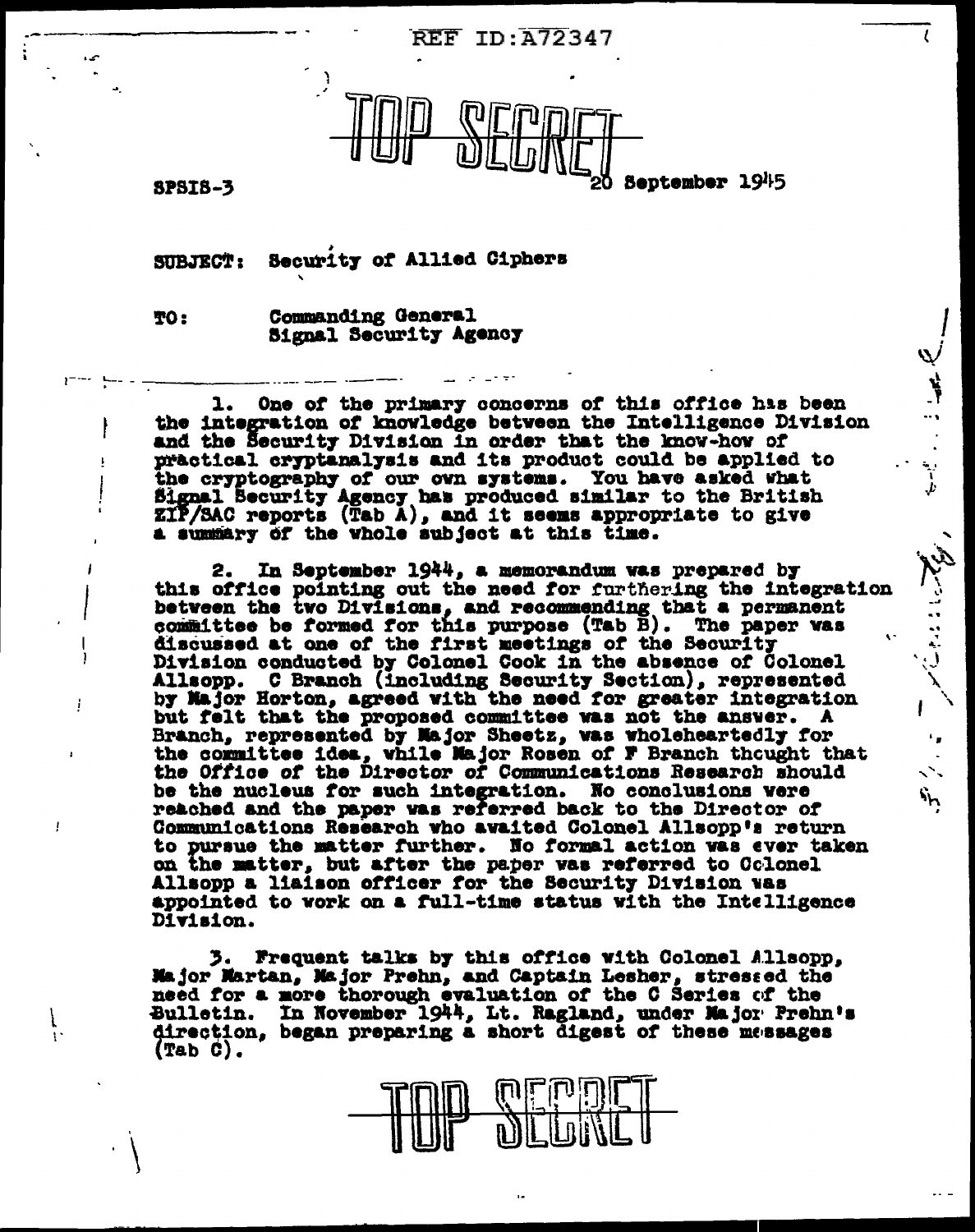

SPSIS-3 (20 September 1945)

In the latter part of 1944, this office learned of studies being undertaken by MIS on the evaluation of Japanese intelligence methods. In subsequent discussions with the MIS officer in charge of this unit, it became apparent that no comprehensive method was in force to insure that suitable action would be taken when communication security compromises were indicated. A written study of the above problem was undertaken by this office, and copies of Tab D were submitted to the Intelligence and Security Divisions for comment. A copy was also given to Major Spitzer of MIS for comment. This resulted in a conference between Colonel Collins, members of Security Division, this office, and Lt. Colonel Goodrich of MIS, and in the issuance by MIS of a directive, dated 3 March 1945, which vested primary responsibility in MIS for conducting research in connection with material obtained from Ultra<br>sources relating to (1) compromises of cryptographic systems employed by U.S. or Allied Forces, and (2) indications of themy traffic analysis of U.S. or Allied communications. (Bee Tab E). The Director of Communicatinns Research was designated by the Commanding Officer, Signal Security Agency, as the Agency's representative to fulfill its part of the directive. Major Spitzer was designated by MIS to make the studies outlined in the directive. Eventually, a full-time representative from B-IV worked in Major Spitzer's section, and twelve scanners in B-I were set up to isolate Bulletin material for it.

5. In the meantime Security Division set up a section of its own in the Communication Becurity Branch as a result of the study referred to in Tab D. This section was to study all sources of cryptographic compromise including Ultra. It started the series of "I" reports (Tab F). Five copies of these reports were prepared and were distributed to the Chief, Security Division and staff, A Branch, Commanding General, and Director of Communications Research, MIS (Major Spitzer), and file. This represents Signal Security Agency's equivalent of the British report (Tab A). This report was never distributed to the theatres by the Security Division since it had no authority to disseminate Ultra information, although according to Colonel Hayes and Lt. Colonel Bickwit it would be extremely valuable to the theater Signal and SIS officers. Communication Security Branch felt that the theaters were doing all that could be done and that the material in the "I" reports would represent no new information for them.

Major Spitzer has been carrying out the responsibility of MIS in evaluating oryptanalytic and  $\overline{T}/A$  successes of the Japanese, but has been handicapped in not having technical